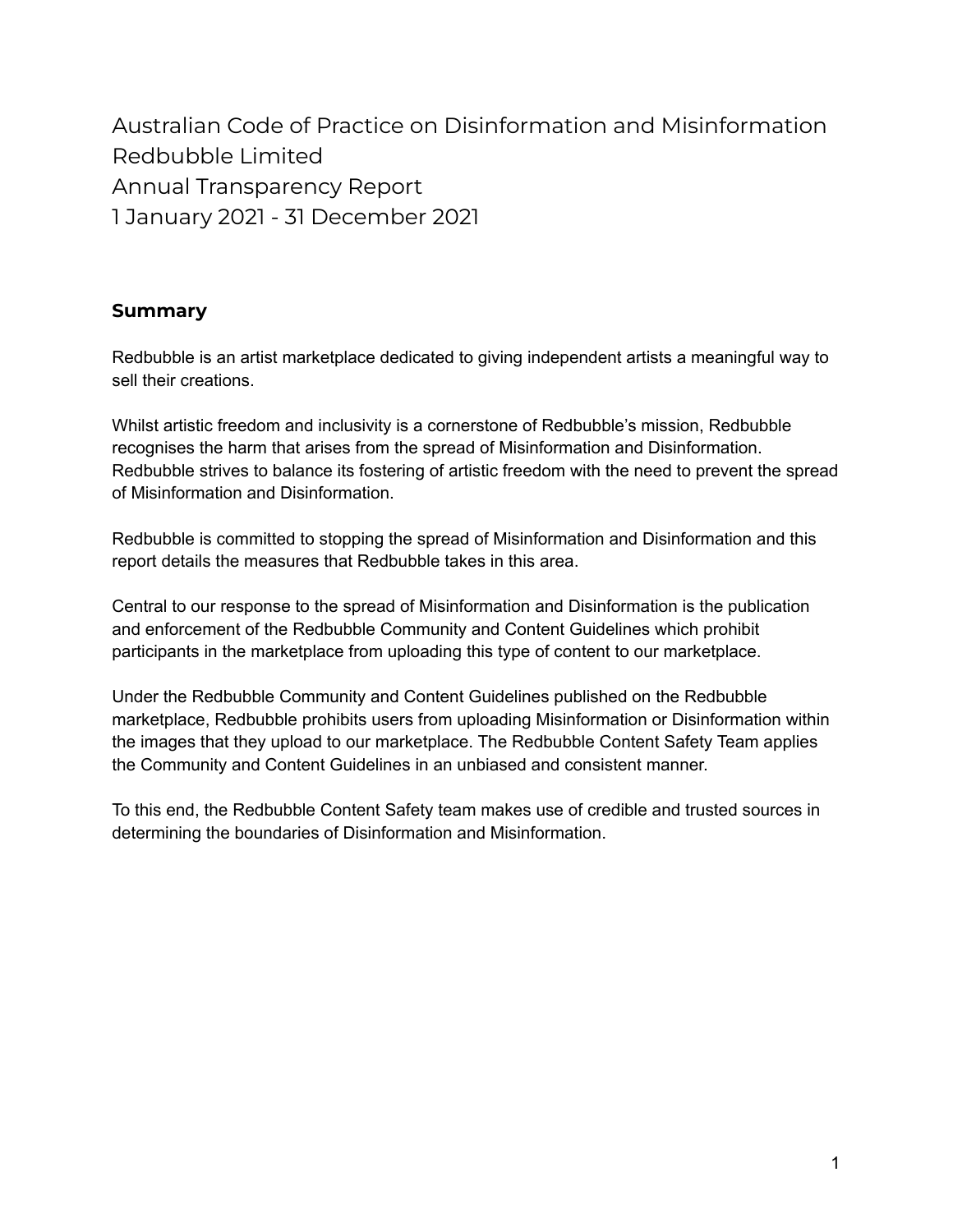# **Commitments under the Code**

| <b>Outcome la: Reducing harm by</b><br>adopting scalable measures                                                                        | Yes - Redbubble.com |
|------------------------------------------------------------------------------------------------------------------------------------------|---------------------|
| Outcome 1b: Inform users about what<br>content is targeted                                                                               | Yes - Redbubble.com |
| <b>Outcome 1c: Users can easily report</b><br>offending content                                                                          | Yes - Redbubble.com |
| <b>Outcome 1d: Information about reported</b><br>content available<br>Etc.                                                               | Yes - Redbubble.com |
| <b>Objective 2: Disrupt advertising and</b><br>monetisation incentives for<br>disinformation.                                            | Yes - Redbubble.com |
| Objective 3: Work to ensure the integrity<br>and security of services and products<br>delivered by digital platforms.                    | Yes - Redbubble.com |
| <b>Objective 4: Empower consumers to</b><br>make better informed choices of digital<br>content.                                          | Opt out             |
| <b>Objective 5: Improve public awareness</b><br>of the source of political advertising<br>carried on digital platforms.                  | Opt out             |
| <b>Objective 6: Strengthen public</b><br>understanding of Disinformation and<br>Misinformation through support of<br>strategic research. | Yes - Redbubble.com |
| <b>Objective 7: Signatories will publicise</b><br>the measures they take to combat<br>Disinformation.                                    | Yes - Redbubble.com |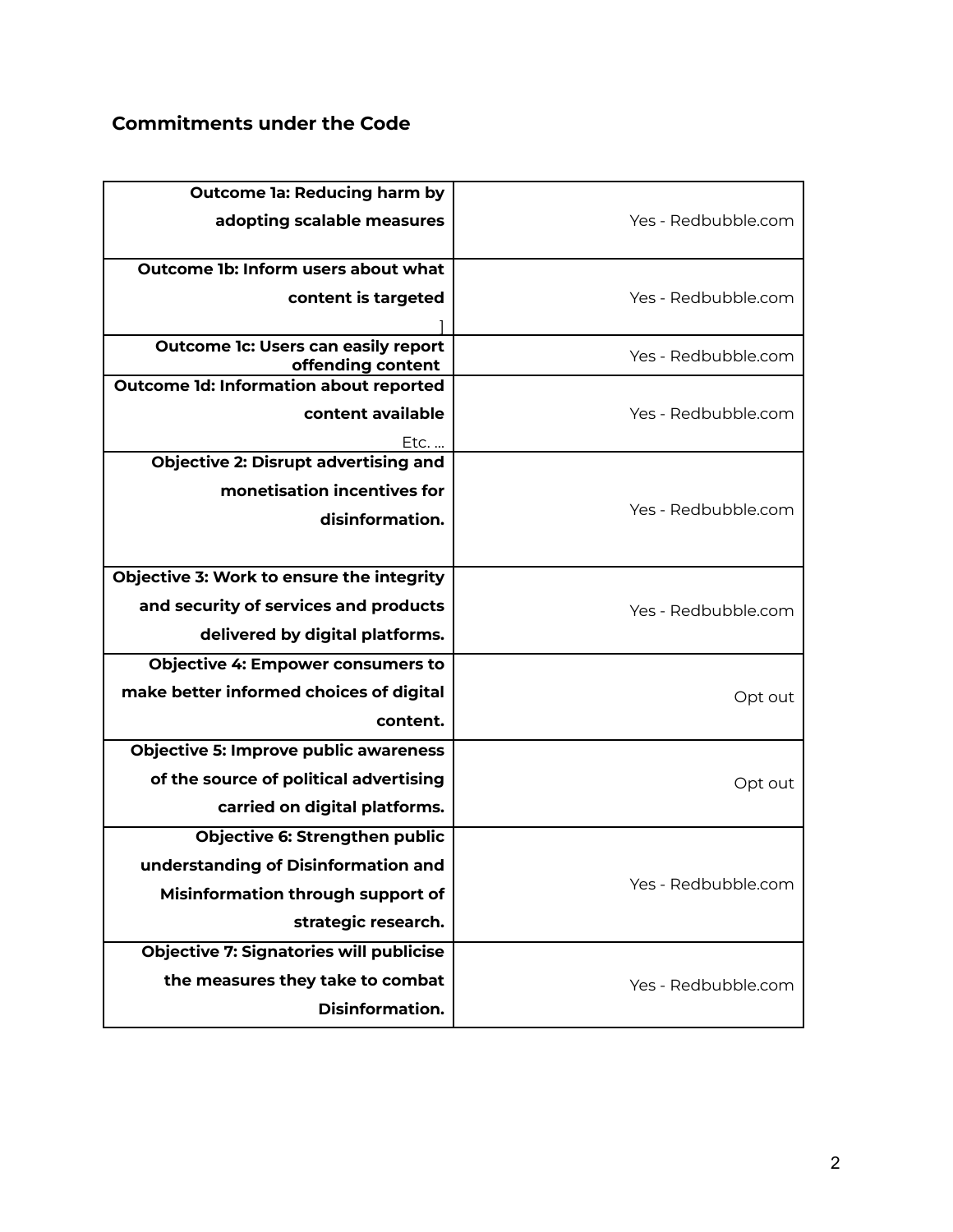### **Reporting against commitments**

#### **Outcome 1a: Reducing harm by adopting scalable measures**

Redbubble prohibits the uploading of Misinformation or Disinformation to the Redbubble marketplace, by application of the Community and Content Guidelines.

Examples of Misinformation and Disinformation that the Content Safety team proactively screens for include:

- Medical Misinformation:
	- Anti-vaccine propaganda: Measurably hurts public health by encouraging the spread of communicable disease;
	- Covid-specific Conspiracy Theories: theories that seek to de-legitimise scientifically factual information put forth by trustworthy sources such as the WHO and the CDC and pose a threat to public health;
- Denials of real-world catastrophes:
	- Such as the Holocaust, 9/11 or the Sandy Hook shooting (and perpetrators and symbols of such content) which Redbubble considers causes further distress to victims and can be an incitement to violence
- Political Misinformation:
	- Harmful political conspiracy theories/movements linked to real-world harm
	- Platforms that perpetuate the spread of false misinformation.

The Redbubble Content Safety team makes use of credible and trusted sources in determining the boundaries of Disinformation and Misinformation, including review of independent fact checking sites. The Content Safety team compiles reference content to create review guidelines and gathers illustrative examples of borderline or grey area works.

The Redbubble Content Safety team provides Redbubble's Content Operations team with the review guidelines and additional training as appropriate to enable review of historical and incoming works for detection of potential Disinformation and/or Misinformation.

The Redbubble policies and decision-making processes are subject to on-going review to ensure their ongoing efficiency and effectiveness.

The Redbubble Content Safety Team also proactively screens the marketplace on a daily basis and removes content that it considers to include Disinformation or Misinformation related to known topics and issues. The Content Safety team determines screening keywords to enable live reviews, and queues existing works that match the search criteria.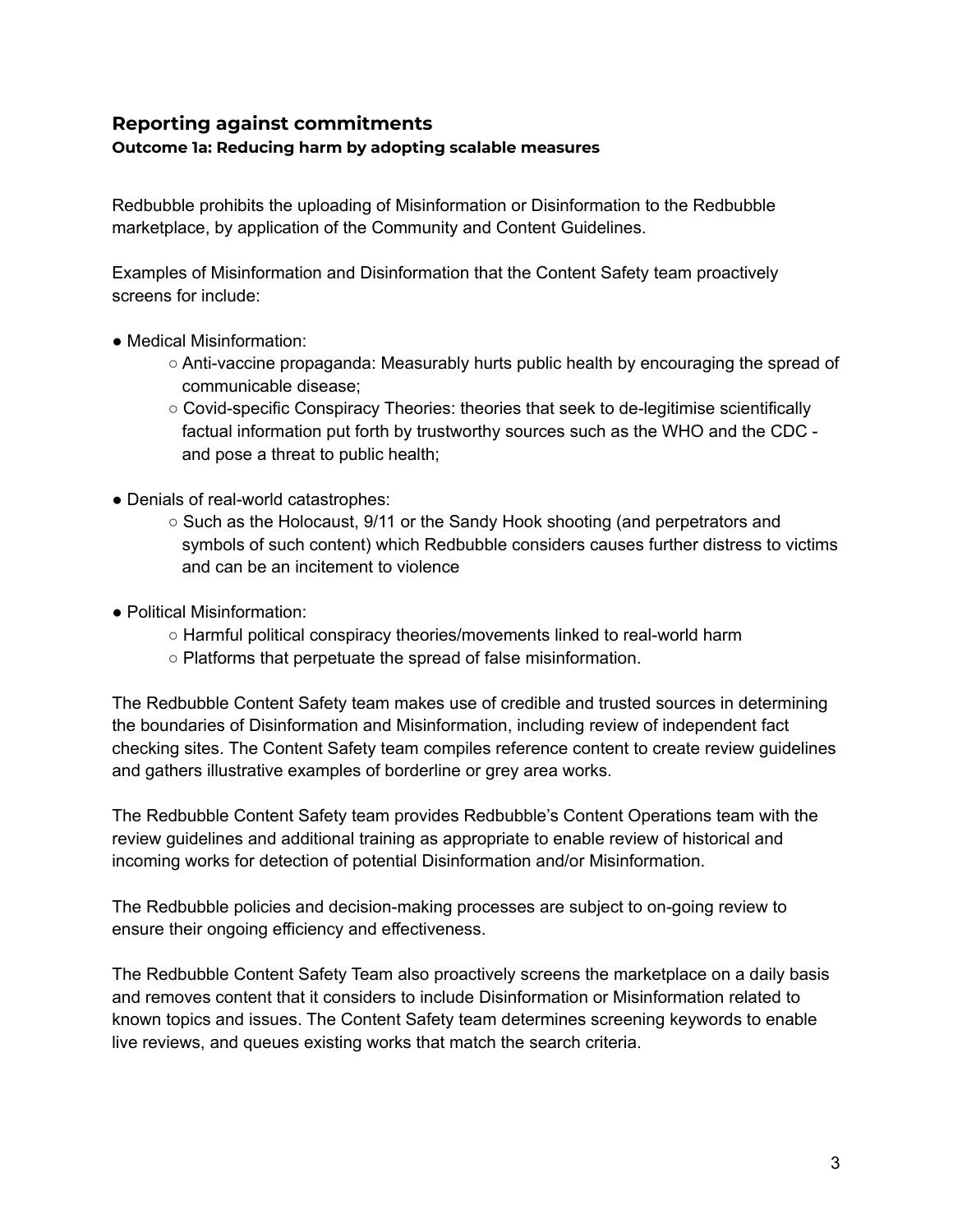Proactive screening measures include keyword 'blacklisting' that prevents content tagged with problematic terms and phrases from appearing on offsite marketing platforms where artists promote their products.

When the Content Safety Team makes decisions relating to content that potentially includes Misinformation or Disinformation, the team has regard to our Community and Content Guidelines, past decisions (to ensure consistency of approach and decision-making) and further research particularly in relation to new or emerging issues. This approach allows the team to strike the appropriate balance, both at the individual work level and at the larger topic level.

The Content Safety Team's framework for content review is built on a robust repeatable and scalable process.

#### **Outcome 1b: Inform users about what content is targeted**

The communication to users of what constitutes Misinformation and Disinformation is critically important in stopping its spread. To this end, Redbubble publishes Community and Content Guidelines (**the Guidelines**) on the Redbubble.com website at https://help.redbubble.com/hc/en-us/articles/202270929.

The Guidelines set out Redbubble's approach to behavior and content on our marketplace and are made public in the spirit of open communication with artists and their customers. The Guidelines are expressly noted to be adaptable and subject to refinement over time as the environment and circumstances change.

The relevant prohibition under the Community and Content Guidelines defines "Harmful Misinformation" in the following terms:

*Harmful misinformation is not permitted. We define this as any misleading or false information that harms or significantly threatens public health and safety, or where the intent is to cause fear and suspicion about a topic that can cause real-world harm.*

As foreshadowed in last year's report, the current definition reflects changes during the year to generalise the prohibition to be more inclusive of different types of Misinformation and Disinformation.

Our User Agreement at <https://www.redbubble.com/agreement> provides further information to artists proposing to upload content to the marketplace. The User Agreement provides that an artist uploading content warrants, amongst other matters, that:

● the content does not contain material that is harmful, abusive, inflammatory or otherwise objectionable; and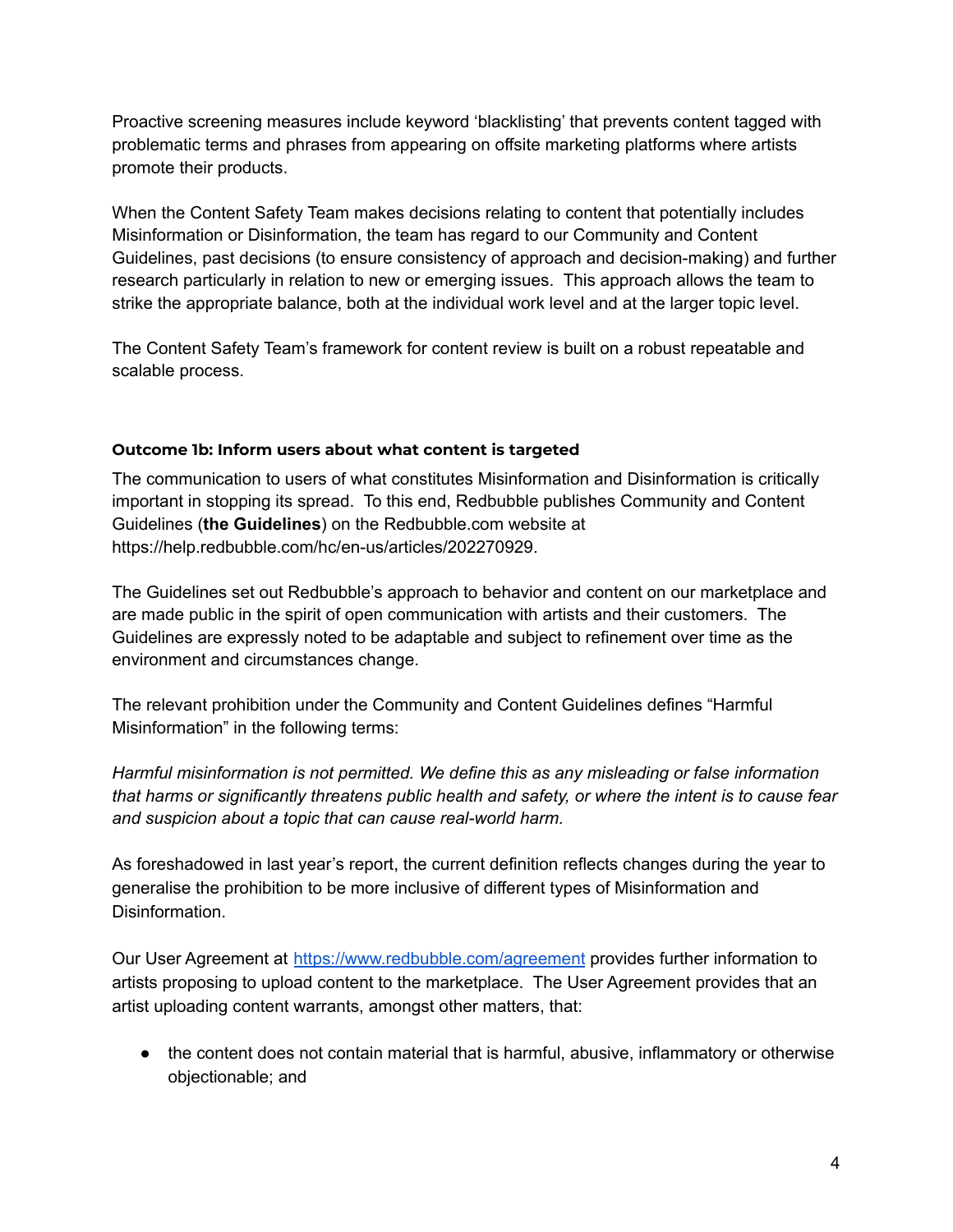● the content is not misleading and deceptive and does not offer or disseminate fraudulent schemes or promotions.

#### **Outcome 1c: Users can easily report offending content**

The Guidelines request that users flag behavior or content that contravenes the Guidelines, through one of the reporting functions on our site.

This is supported by the User Agreement on our website which asks that users:

*Please help us by letting us know straight away about any inappropriate, or potentially inappropriate, content you see on the website. You can do this by clicking the "Inappropriate Content" link that will be displayed beside each piece of art.*

As indicated in the User Agreement, Redbubble's users can report works and images they consider fall outside of Redbubble's content guidelines, including works that they consider contain Disinformation and/or Misinformation simply and easily.

In this regard, a prominent "Report Content" link is provided adjacent to each user-generated image that is published on the Redbubble marketplace:



The 'Report Content' link leads the user to the following online form where they can report the relevant content and provide information as to why they consider the content to be or include Misinformation or Disinformation (or otherwise objectionable):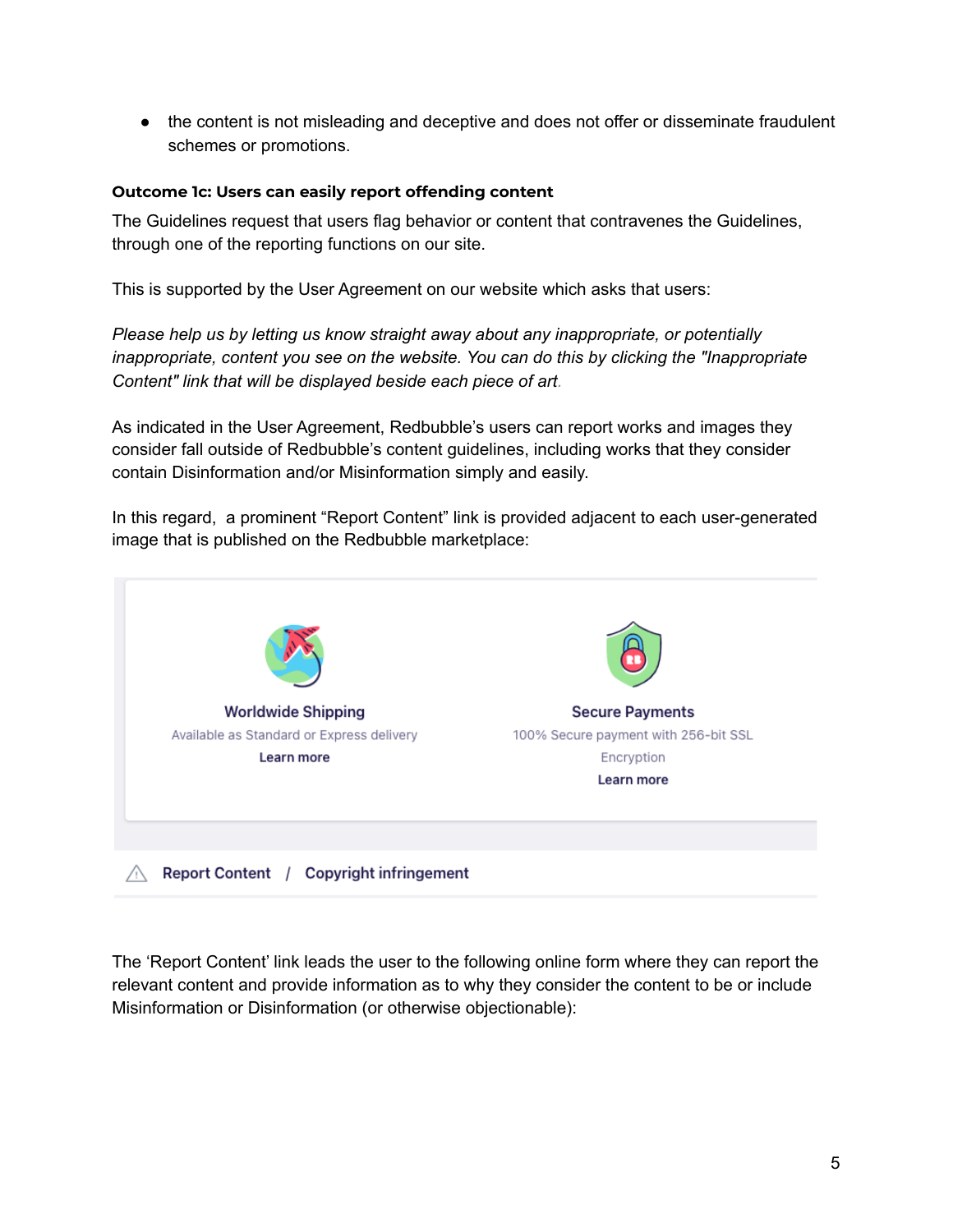#### **Inappropriate Content**



#### How does this work?

When you report a concern a notification is sent to the Redbubble objections team. We review the content and follow up in cases where the content falls outside Redbubble's guidelines. Due to the volume of emails the team receives, we cannot respond to every query regarding these reports but please rest assured we do check every single report carefully and we'll be in touch if we need any further information. If you would like more insight into the guidelines we apply, further information is available in our community guidelines. Thanks again!

#### **Outcome 1d: Information about reported content available**

Redbubble has opted out of Objective 1d as Redbubble's current policy is that reporting is made on an anonymous basis. Possibilities for providing general information on Misinformation and Disinformation reports will be considered in the context of ESG Strategy and Action Plan developed during the course of the year.

In this regard, an important goal of our ESG Strategy is to empower and protect people who design, sell, make and use products from our marketplace. A key art of this goal is to ensure our marketplace is free from offensive, sexist, racist, hateful or otherwise objectionable content.

#### **Objective 2: Disrupt advertising and monetisation incentives for disinformation.**

Redbubble is a marketplace designed specifically for the artists who upload their artwork and design and sell products printed with their art. Redbubble considers that to allow third party advertising or other media placements could compromise its mission and purpose and be detrimental to the relationship between Redbubble and the artist community.

Accordingly, there is no third party advertising permitted to be published on Redbubble and media space is not sold to any third party businesses or organisations.

However, we recognise that this position does not completely eliminate the risk of monetisation incentives for Disinformation. To this end, Redbubble reduces monetisation incentives from artist sales of products on the Redbubble marketplace by swiftly removing any content that contains Disinformation and/or Misinformation, using the proactive and reactive processes described in this report.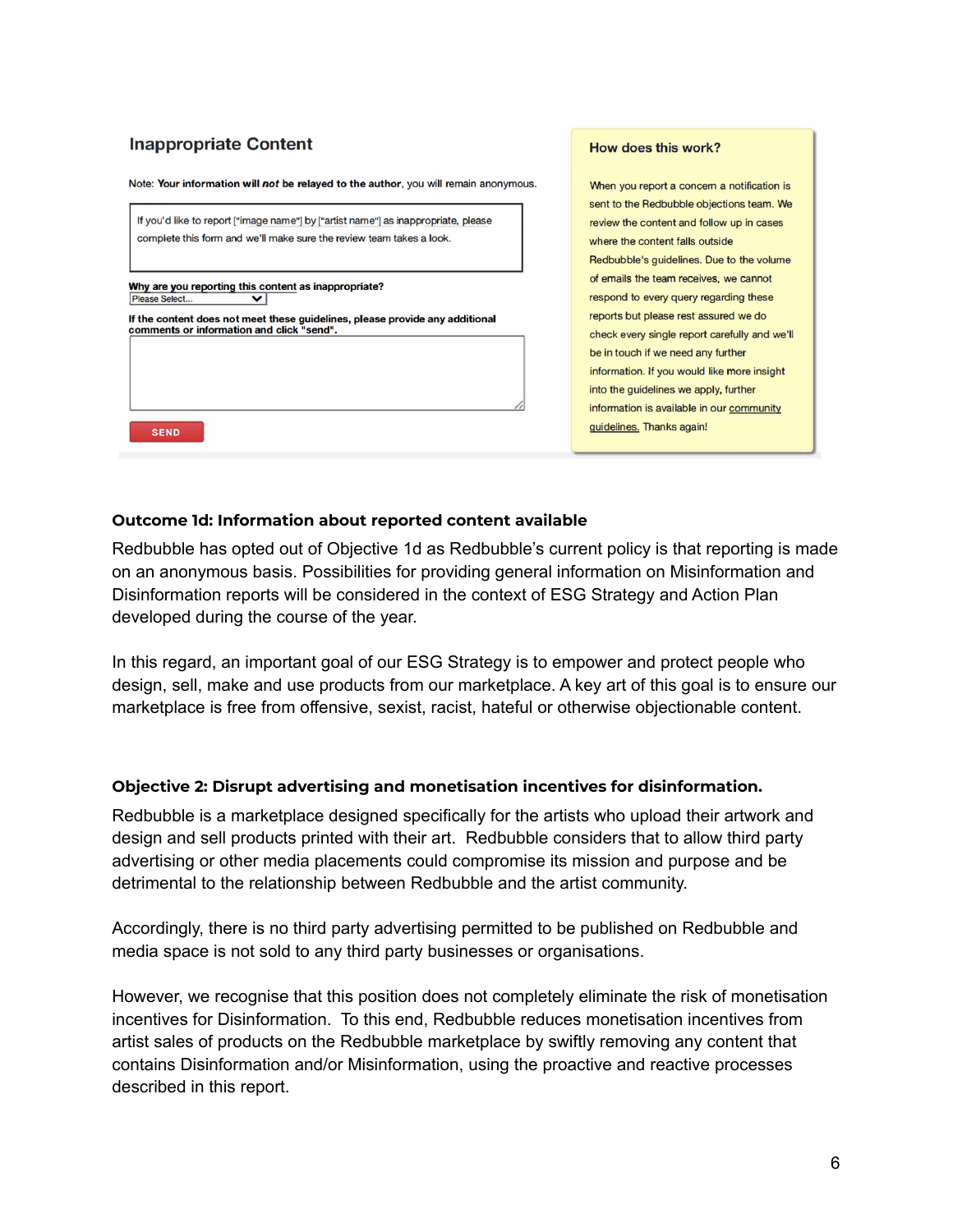A key tool in reducing the risk of monetisation incentives is "Suspend for Review" functionality through which designs identified as potentially Disinformation and/or Misinformation by Redbubble's review systems are automatically suspended from view and are not visible to users until the Redbubble Content team reviews the relevant content. This prevents any monetisation in the time period between the time of upload of the design and review and clearance by the Content Safety team.

If a Redbubble user is found to be purposefully breaching the Community and Content Guidelines in the spread of Misinformation and/or Disinformation, then Redbubble will delete that user account (and any linked accounts of the user in breach).

Redbubble also applies restrictions on products sold by artists over the marketplace in relation to images that are considered borderline problematic.

### **Objective 3: Work to ensure the integrity and security of services and products delivered by digital platforms.**

Redbubble uses third party fraud detection software called "Sift Science" that combines a global network of data and machine learning to automatically block risky users. Data points used by Sift Science are customised to Redbubble's needs and allow room for adjustments based on emergent trends.

While Sift Science is mainly used as a fraud detection tool, it has been instrumental in maintaining content integrity on Redbubble and blocking risky users who tend to upload trending content that perpetuates Misinformation and/or Disinformation.

These users tend to hop on harmful topics that are trending in American media such as the anti-mask movement. In 2021, this software proactively suspended accounts with known connections to malicious or abusive accounts.

#### **Objective 4: Empower consumers to make better informed choices of digital content.**

Redbubble has opted out of Objective 4. The Redbubble marketplace is designed as a platform for independent artists to sell products printed with their art. There is no part of the Redbubble website that provides a channel for news or factual content.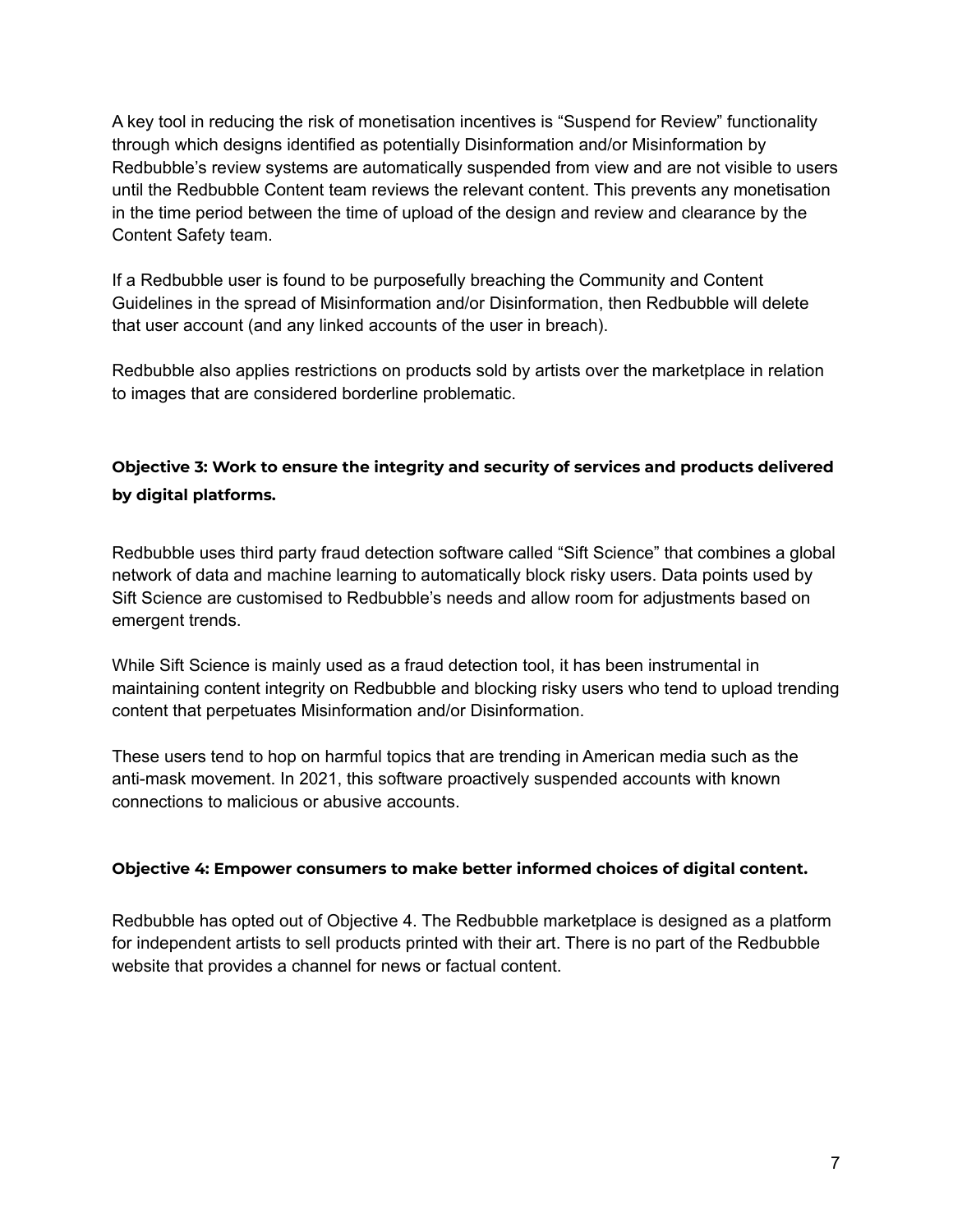### **Objective 5: Improve public awareness of the source of political advertising carried on digital platforms.**

Redbubble has opted out of Objective 5. The reason for this is that it is not considered to apply to the Redbubble business.

In this regard, publication of third party advertising is not permitted on Redbubble. This includes advertising from any political party or body. In addition, Redbubble does not sell media space to any third party businesses or organisations.

This is because Redbubble is a marketplace designed for artists to upload their artwork and sell products printed with their art, and Redbubble considers that to allow third party advertising or other media placements could be detrimental to the relationship between Redbubble and the artist community and compromise our mission and purpose.

### **Objective 6: Strengthen public understanding of Disinformation and Misinformation through support of strategic research.**

In principle Redbubble is open to supporting independent research that has the purpose of improving public understanding of Disinformation and Misinformation. Redbubble does not currently provide financial support to strategic research.

### **Objective 7: Signatories will publicise the measures they take to combat Disinformation.**

This report will be made available on Redbubble's corporate website at shareholders.redbubble.com

In addition to publication of this report, Redbubble will communicate its work against Misinformation and Disinformation in its Annual Report to Shareholders to be released in August 2022. This report is released to the ASX and provided to our excess of 8,000 shareholders.

### **Concluding remarks**

To address the challenge of Misinformation and Disinformation, Redbubble will in the current year review its Community and Content Guideline and User Agreement to ensure they remain fit for purpose.

In addition, it is intended to further test treatment of MIsinformation and Disinformation risk and the harm it can cause in the context of Redbubble's formal risk assessment processes ensuring